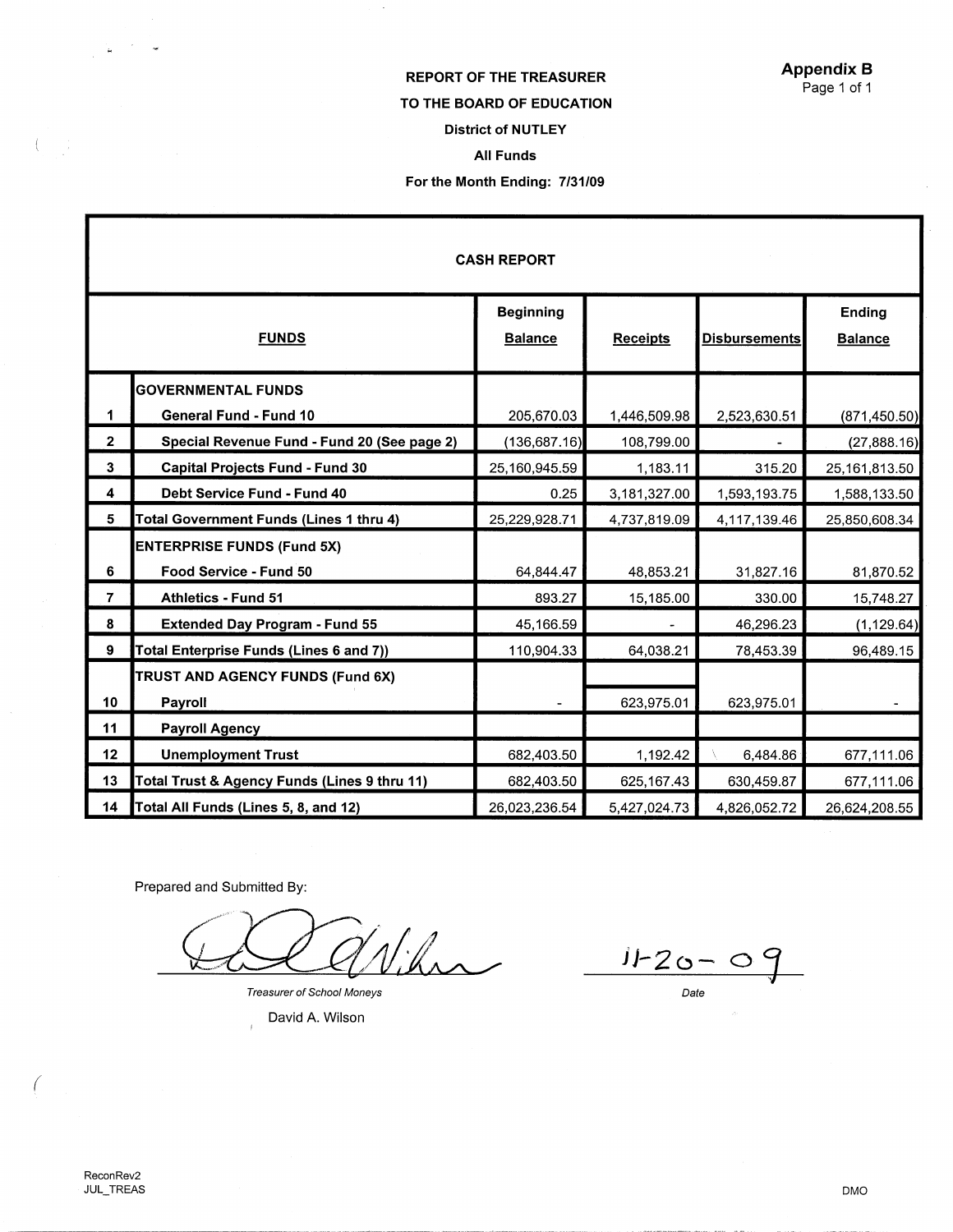| GENERAL ACCOUNT      | NUTLEY BOARD OF EDUCATION         |        |                 |                 | <b>RECONCILIATION DATE</b><br>PREPARED BY:<br><b>DWILSON</b> |                               |  |   |
|----------------------|-----------------------------------|--------|-----------------|-----------------|--------------------------------------------------------------|-------------------------------|--|---|
|                      |                                   |        |                 |                 |                                                              |                               |  |   |
|                      |                                   |        |                 |                 |                                                              | <b>OUTSTANDING CHECKS</b>     |  |   |
|                      |                                   |        |                 |                 | <b>NUMBER</b>                                                | <b>JAMOUNT NUMBER JAMOUNT</b> |  |   |
|                      | <b>BALANCE PER BANK STATEMENT</b> |        |                 |                 | FY 08-09                                                     | 4,208.44                      |  |   |
| AS OF                | July 31, 2009                     |        |                 | \$1,965,941.42  | FY 09-10                                                     | 246,685.62                    |  |   |
|                      |                                   |        |                 |                 |                                                              |                               |  |   |
|                      | ADD DEPOSITS IN TRANSIT:          |        |                 |                 |                                                              |                               |  |   |
|                      | returned check                    | 125.00 |                 |                 |                                                              |                               |  |   |
|                      |                                   |        |                 |                 |                                                              |                               |  |   |
|                      |                                   |        |                 |                 |                                                              |                               |  |   |
|                      |                                   |        |                 |                 |                                                              |                               |  |   |
|                      |                                   |        |                 |                 |                                                              |                               |  |   |
|                      |                                   |        |                 |                 |                                                              |                               |  |   |
| TOTALS IN TRANSIT    |                                   | \$     | 125.00          |                 |                                                              |                               |  |   |
|                      |                                   |        |                 |                 |                                                              |                               |  |   |
| <b>TOTAL</b>         |                                   |        | \$              | 1,966,066.42    |                                                              |                               |  |   |
|                      |                                   |        |                 |                 |                                                              |                               |  |   |
|                      |                                   |        |                 |                 |                                                              |                               |  |   |
|                      | LESS CHECKS OUTSTANDING:          |        |                 |                 |                                                              |                               |  |   |
|                      |                                   |        |                 |                 |                                                              |                               |  |   |
|                      | 250,894.06                        |        |                 |                 |                                                              |                               |  |   |
|                      |                                   | 0.03   |                 |                 |                                                              |                               |  |   |
|                      |                                   |        |                 |                 |                                                              |                               |  |   |
|                      |                                   |        |                 |                 |                                                              |                               |  |   |
|                      |                                   |        |                 |                 |                                                              |                               |  |   |
|                      |                                   |        |                 |                 |                                                              |                               |  |   |
|                      | TOTAL CHECKS OUTSTANDING          | \$     |                 |                 |                                                              |                               |  |   |
|                      |                                   |        | 250,894.09      |                 |                                                              |                               |  |   |
|                      |                                   |        |                 |                 |                                                              |                               |  |   |
|                      |                                   |        | \$              | 250,894.09      |                                                              |                               |  |   |
|                      |                                   |        |                 |                 |                                                              |                               |  |   |
|                      | <b>BANK BALANCE PER</b>           |        |                 |                 |                                                              |                               |  |   |
|                      | STATEMENT RECONCILIATION          |        |                 | \$ 1,715,172.33 |                                                              |                               |  |   |
|                      |                                   |        |                 |                 |                                                              |                               |  |   |
|                      |                                   |        |                 |                 |                                                              |                               |  |   |
|                      |                                   |        |                 |                 |                                                              |                               |  |   |
|                      |                                   |        |                 |                 |                                                              |                               |  |   |
|                      | GENERAL LEDGER ACCOUNT            |        |                 |                 |                                                              |                               |  |   |
| <b>BALANCE</b>       |                                   |        |                 | \$ 1,715,172.33 |                                                              |                               |  |   |
|                      |                                   |        |                 |                 |                                                              |                               |  |   |
| <b>ADD DEBITS:</b>   |                                   |        |                 |                 |                                                              |                               |  |   |
|                      | DEPOSIT                           |        |                 |                 |                                                              |                               |  |   |
|                      |                                   |        |                 |                 |                                                              |                               |  |   |
|                      | <b>INTEREST</b>                   |        |                 |                 |                                                              |                               |  |   |
|                      |                                   |        |                 |                 |                                                              |                               |  |   |
|                      |                                   |        |                 |                 |                                                              |                               |  |   |
|                      |                                   |        |                 |                 |                                                              |                               |  |   |
|                      |                                   |        |                 |                 |                                                              |                               |  |   |
| <b>TOTAL DEBITS:</b> |                                   | \$     | 0.00            |                 |                                                              |                               |  |   |
|                      |                                   |        | $\overline{\$}$ | 1,715,172.33    |                                                              |                               |  |   |
|                      |                                   |        |                 |                 |                                                              |                               |  |   |
|                      |                                   |        |                 |                 |                                                              |                               |  |   |
|                      |                                   |        |                 |                 |                                                              |                               |  |   |
|                      |                                   |        |                 |                 |                                                              |                               |  |   |
| LESS CREDITS:        |                                   |        |                 |                 |                                                              |                               |  |   |
|                      | CK#                               | 0.00   |                 |                 |                                                              |                               |  |   |
|                      |                                   |        |                 |                 |                                                              |                               |  |   |
|                      |                                   |        |                 |                 |                                                              |                               |  |   |
|                      |                                   |        |                 |                 |                                                              |                               |  |   |
|                      |                                   |        |                 |                 |                                                              |                               |  |   |
|                      |                                   |        |                 |                 |                                                              |                               |  |   |
|                      |                                   |        |                 |                 |                                                              |                               |  |   |
|                      |                                   |        |                 |                 |                                                              |                               |  |   |
| TOTAL CREDITS:       |                                   | \$     | $rac{0.00}{1}$  |                 |                                                              |                               |  |   |
|                      |                                   |        |                 | 0.00            |                                                              |                               |  |   |
|                      |                                   |        |                 |                 |                                                              |                               |  |   |
|                      |                                   |        |                 |                 |                                                              |                               |  |   |
|                      |                                   |        |                 |                 |                                                              |                               |  |   |
|                      | <b>BANK BALANCE PER</b>           |        |                 |                 |                                                              |                               |  |   |
|                      | <b>GENERAL LEDGER</b>             |        |                 | \$1,715,172.33  | <b>TOTAL</b>                                                 | 250,894.06 TOTAL              |  | 0 |
|                      |                                   |        |                 |                 |                                                              |                               |  |   |
|                      |                                   |        |                 |                 |                                                              |                               |  |   |

 $\mathcal{A}$ 

 $\bullet$ 

 $\overline{C}$ 

 $\left( \begin{array}{c} 1 \\ -1 \end{array} \right)$ 

0.00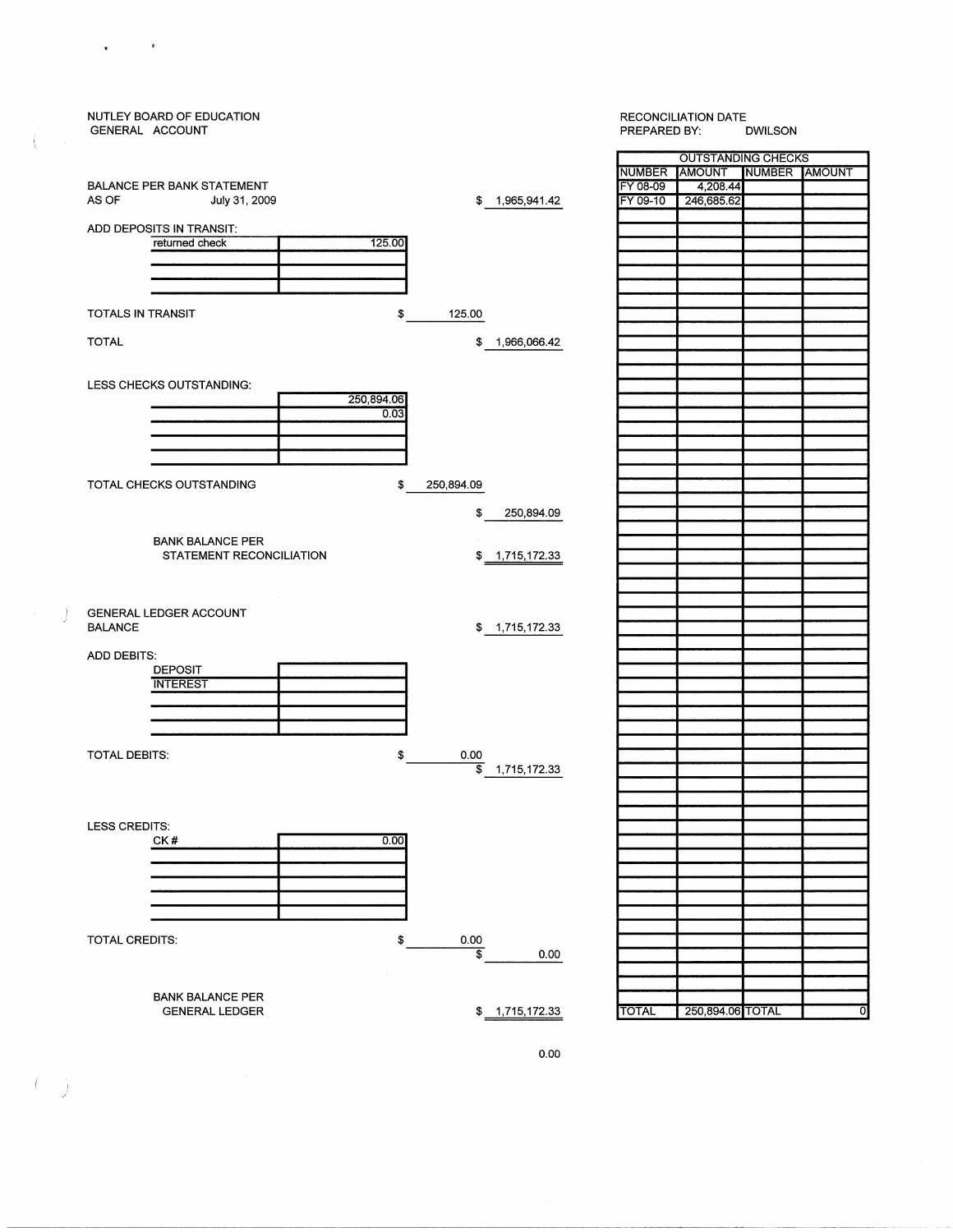

0.00

 $\mathbf{g} = \left( \begin{array}{ccc} 0 & \mathbf{0} & \mathbf{0} & \mathbf{0} \\ \mathbf{0} & \mathbf{0} & \mathbf{0} & \mathbf{0} \end{array} \right)$ 

-í.

 $\frac{1}{2}$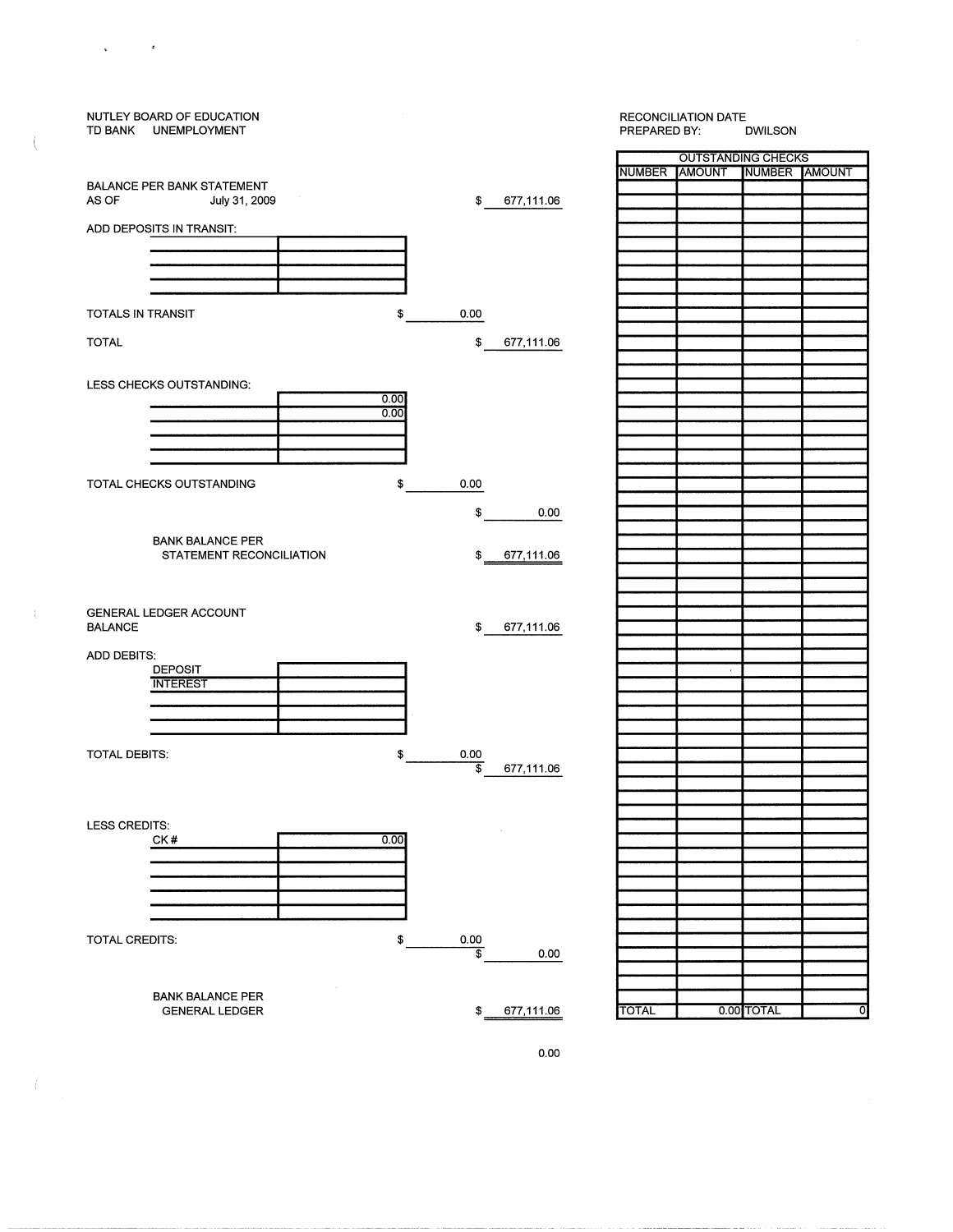### NUTLEY BOARD OF EDUCATION TD BANK SALARY

 $\mathcal{L}^{\mathcal{L}}$ 

 $\bullet$ 

### RECONCILIATION DATE<br>PREPARED BY: DWILSON PREPARED BY:



|               | <b>OUTSTANDING CHECKS</b> |               |   |
|---------------|---------------------------|---------------|---|
| <b>NUMBER</b> | <b>AMOUNT</b>             | NUMBER AMOUNT |   |
| 587605        | 60.24                     |               |   |
| 587697        | 100.46                    |               |   |
| 588055        | 737.97                    |               |   |
| 588271        | 2,397.83                  |               |   |
| 588393        | 301.25                    |               |   |
| 588447        | 251.13                    |               |   |
| 588534        | 387.42                    |               |   |
| 588557        | 79.01                     |               |   |
| 588626        | 88.01                     |               |   |
| 588672        | 241.00                    |               |   |
| 588702        | 903.11                    |               |   |
| 588778        | 60.24                     |               |   |
|               |                           |               |   |
| 588808        | 125.57                    |               |   |
| 589016        | 649.50                    |               |   |
| 589048        | 206.28                    |               |   |
| 589049        | 308.48                    |               |   |
| 589072        | 206.28                    |               |   |
| 589094        | 1,519.52                  |               |   |
| 589104        | 493.31                    |               |   |
| 589143        | 196.12                    |               |   |
| 589190        | 665.04                    |               |   |
| 589194        | 660.80                    |               |   |
| 589241        | 120.51                    |               |   |
| 589243        | 54.23                     |               |   |
| 589248        | 120.51                    |               |   |
| 589260        | 953.90                    |               |   |
| 589264        | 200.85                    |               |   |
| 589267        | 103.45                    |               |   |
| 589268        | 205.66                    |               |   |
| 589272        | 205.66                    |               |   |
| 589300        | 514.77                    |               |   |
|               |                           |               |   |
|               |                           |               |   |
|               |                           |               |   |
|               |                           |               |   |
|               |                           |               |   |
|               |                           |               |   |
|               |                           |               |   |
|               |                           |               |   |
|               |                           |               |   |
|               |                           |               |   |
|               |                           |               |   |
|               |                           |               |   |
|               |                           |               |   |
|               |                           |               |   |
|               |                           |               |   |
|               |                           |               |   |
|               |                           |               |   |
|               |                           |               |   |
|               |                           |               |   |
|               |                           |               |   |
|               |                           |               |   |
|               |                           |               |   |
|               |                           |               |   |
|               |                           |               |   |
|               |                           |               |   |
|               |                           |               |   |
| TOTAL         | 13,118.11 TOTAL           |               | σ |
|               |                           |               |   |



------ --------~- -----------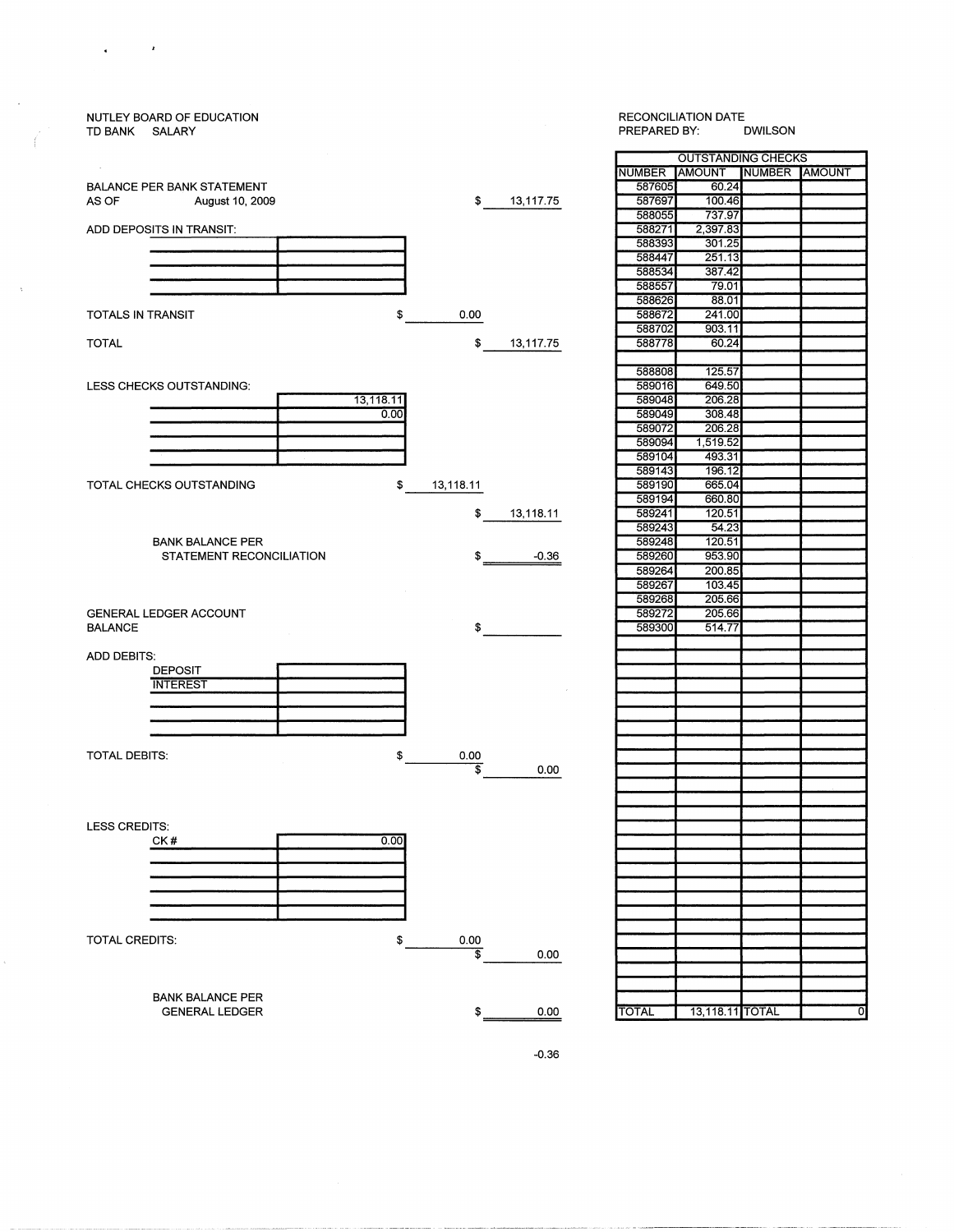# NUTLEY BOARD OF EDUCATION TD BANK CAPITAL RESERVE BALANCE PER BANK STATEMENT AS OF July 31, 2009 \$ 390,855.90 ADD DEPOSITS IN TRANSIT: 0.00 TOTALS IN TRANSIT \$ TOTAL \$ 390,855.90  $\frac{0.00}{0.00}$ LESS CHECKS OUTSTANDING: TOTAL CHECKS OUTSTANDING 0.00 \$ \$ 0.00 BANK BALANCE PER STATEMENT RECONCILIATION \$ 390,855.90 GENERAL LEDGER ACCOUNT BALANCE \$ 390,855.90 ADD DEBITS: DEPOSIT **INTEREST** TOTAL DEBITS: \$  $rac{0.00}{1}$ \$ 390,855.90 LESS CREDITS: CK#  $0.00$ 001<br>1900 - Paris TOTAL CREDITS: \$  $rac{0.00}{$}$ 0.00 BANK BALANCE PER

GENERAL LEDGER

 $\sim$   $\bullet$ 

 $\bullet$ 

 $\hat{\tau}$ 

### RECONCILIATION DATE<br>PREPARED BY: DWILSON PREPARED BY:

| <b>OUTSTANDING CHECKS</b> |                      |            |                |  |  |  |  |
|---------------------------|----------------------|------------|----------------|--|--|--|--|
| <b>NUMBER</b>             | AMOUNT NUMBER AMOUNT |            |                |  |  |  |  |
|                           |                      |            |                |  |  |  |  |
|                           |                      |            |                |  |  |  |  |
|                           |                      |            |                |  |  |  |  |
|                           |                      |            |                |  |  |  |  |
|                           |                      |            |                |  |  |  |  |
|                           |                      |            |                |  |  |  |  |
|                           |                      |            |                |  |  |  |  |
|                           |                      |            |                |  |  |  |  |
|                           |                      |            |                |  |  |  |  |
|                           |                      |            |                |  |  |  |  |
|                           |                      |            | ï              |  |  |  |  |
|                           |                      |            |                |  |  |  |  |
|                           |                      |            |                |  |  |  |  |
|                           |                      |            |                |  |  |  |  |
|                           |                      |            |                |  |  |  |  |
|                           |                      |            |                |  |  |  |  |
|                           |                      |            |                |  |  |  |  |
|                           |                      |            |                |  |  |  |  |
|                           |                      |            |                |  |  |  |  |
|                           |                      |            |                |  |  |  |  |
|                           |                      |            |                |  |  |  |  |
|                           |                      |            |                |  |  |  |  |
|                           |                      |            |                |  |  |  |  |
|                           |                      |            |                |  |  |  |  |
|                           |                      |            |                |  |  |  |  |
|                           |                      |            |                |  |  |  |  |
|                           |                      |            |                |  |  |  |  |
|                           |                      |            |                |  |  |  |  |
|                           |                      |            |                |  |  |  |  |
|                           |                      |            |                |  |  |  |  |
|                           |                      |            |                |  |  |  |  |
|                           |                      |            |                |  |  |  |  |
|                           |                      |            |                |  |  |  |  |
|                           |                      |            |                |  |  |  |  |
|                           |                      |            |                |  |  |  |  |
|                           |                      |            |                |  |  |  |  |
|                           |                      |            |                |  |  |  |  |
|                           |                      |            |                |  |  |  |  |
|                           |                      |            |                |  |  |  |  |
|                           |                      |            |                |  |  |  |  |
|                           |                      |            |                |  |  |  |  |
|                           |                      |            |                |  |  |  |  |
|                           |                      |            |                |  |  |  |  |
|                           |                      |            |                |  |  |  |  |
|                           |                      |            |                |  |  |  |  |
|                           |                      |            |                |  |  |  |  |
|                           |                      |            |                |  |  |  |  |
|                           |                      |            |                |  |  |  |  |
|                           |                      |            |                |  |  |  |  |
|                           |                      |            |                |  |  |  |  |
|                           |                      |            |                |  |  |  |  |
|                           |                      |            |                |  |  |  |  |
|                           |                      |            |                |  |  |  |  |
|                           |                      |            |                |  |  |  |  |
|                           |                      |            |                |  |  |  |  |
|                           |                      |            |                |  |  |  |  |
|                           |                      |            |                |  |  |  |  |
|                           |                      |            |                |  |  |  |  |
| <b>TOTAL</b>              |                      | 0.00 TOTAL | $\overline{0}$ |  |  |  |  |

0.00

 $$ 390,855.90$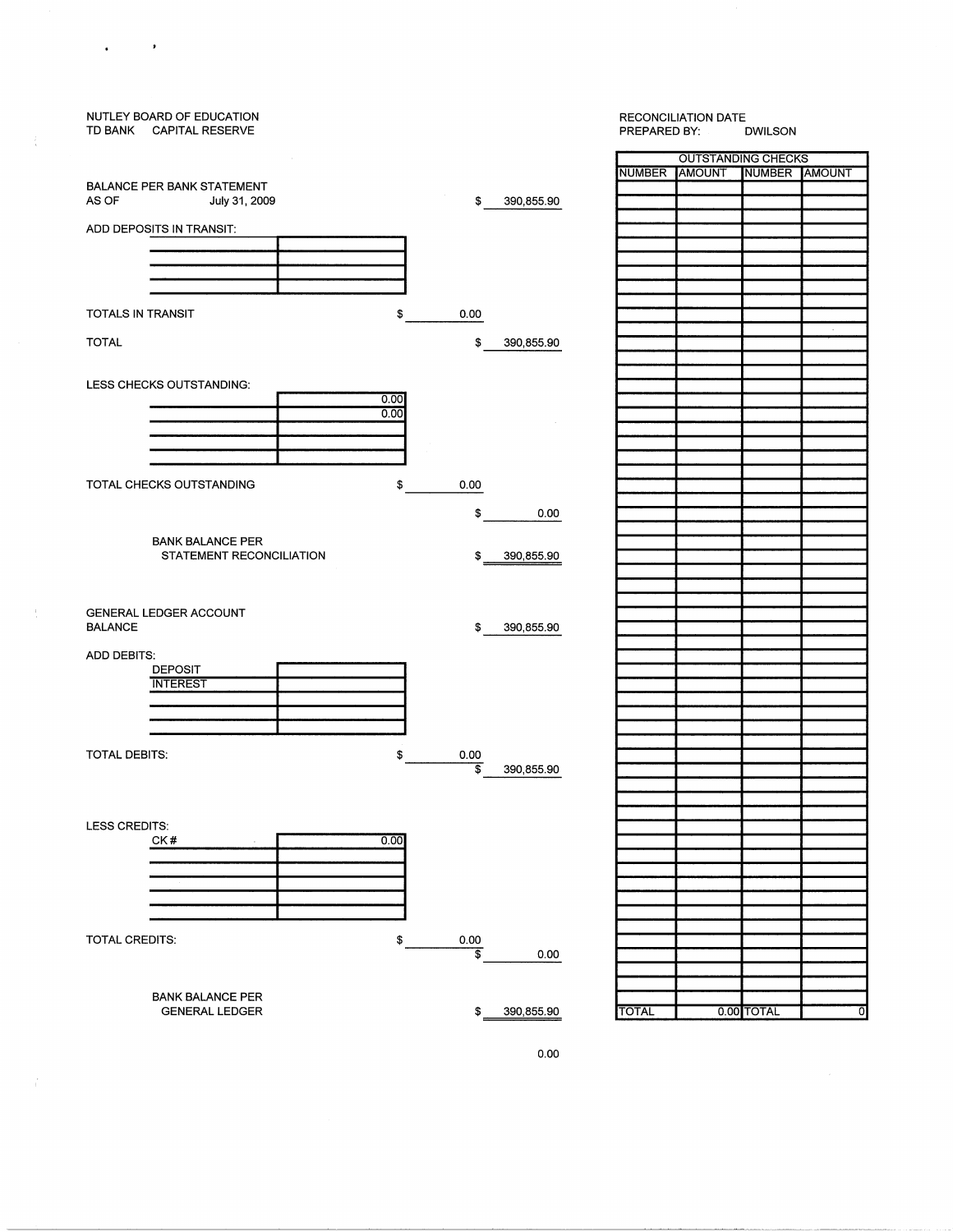

 $\mathbf{s} = \mathbf{r}^{\top}$  ,  $\mathbf{s} = \mathbf{R}$ 

0.00